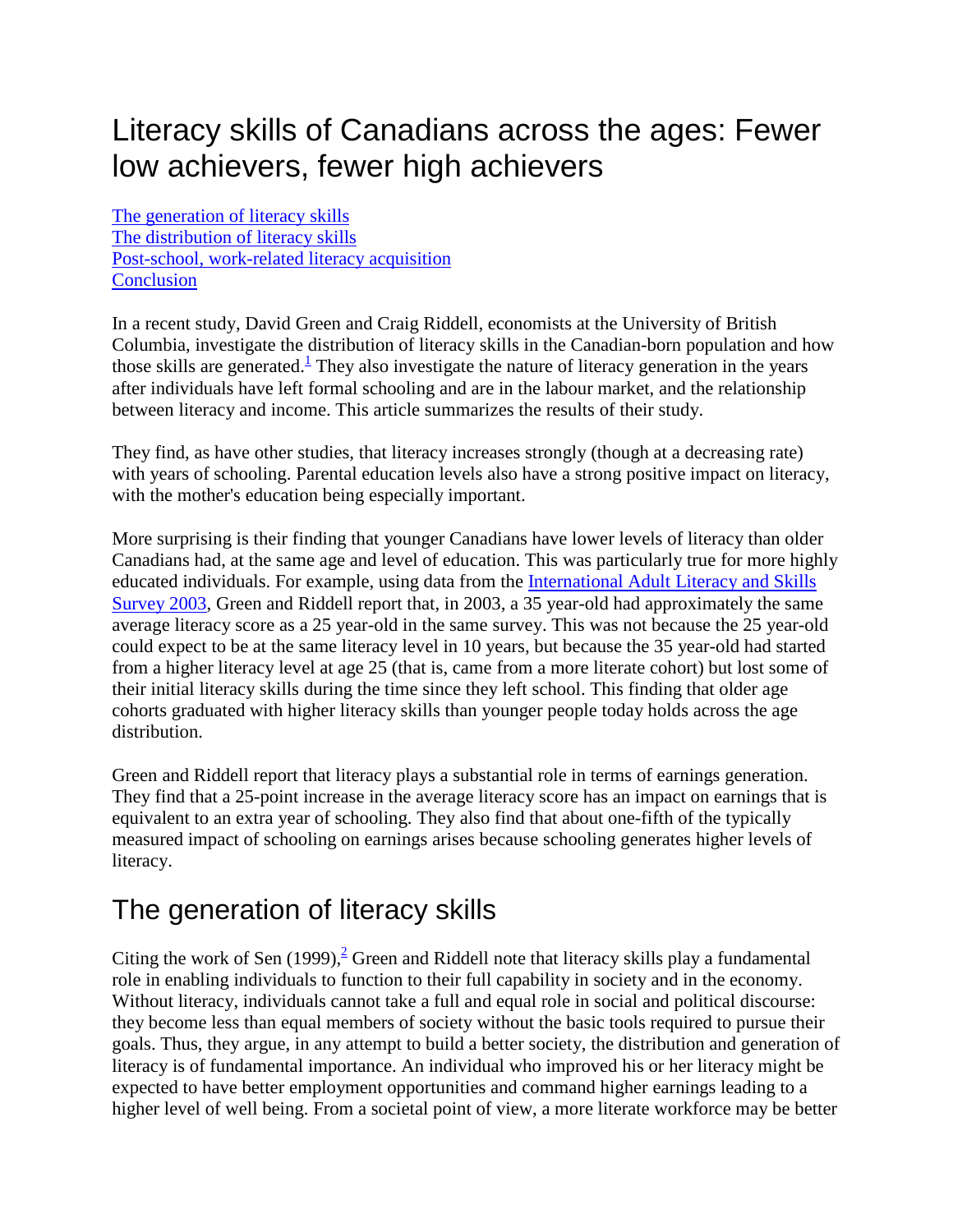<span id="page-1-0"></span>positioned to adjust to change and to adopt new technologies. Thus, improving literacy for individuals may have spill-over effects on the productivity of the economy as a whole.

To help frame their research, Green and Riddell describe a model of literacy generation. They begin at birth, when individuals start out endowed with two key characteristics: their ability and parental resources. By parental resources, they mean something quite broad, incorporating both parental income and parental willingness and ability to support their children's education and literacy acquisition. Pre-school children begin to acquire literacy based on these fundamental characteristics (ability and parental resources).

Once they enter school, those characteristics interact with characteristics of the school such as teacher quality, class size and the attitudes and abilities of peers. New additions to literacy with each year of schooling are then functions of ability, parental resources, school characteristics and the literacy level at the beginning of the period, with these influences interacting in complicated ways. These additions continue until the legal school-leaving age. After that point until the end of high school, students make a decision each year on whether to continue in school. That decision will be a function of ability, parental resources and school characteristics, again, but it is also likely to be a function of literacy acquired to that point. The more literate a student is, the less onerous they are likely to find school and, thus, the more likely they are to choose to stay an extra year.

Finally, after high school, whether an individual continues to go to school will be determined by a combination of their own decision to apply to continue and the decision of the college or university on whether to admit them. The latter decision will likely be a function of the student's literacy as reflected in his or her grades. Thus, schooling and literacy are jointly determined with extra years of schooling leading to increased literacy but increased literacy also leading to more years of schooling, especially after the legal school-leaving age. Individuals who do not expect to continue with school past the legal minimum may rationally under-invest in acquiring literacy skills while they are in school.

Once individuals leave school, literacy acquisition is likely to be more difficult. Literacy skills may be acquired on the job if they are needed for carrying out tasks at work but otherwise further acquisition would require active investment in non-work hours. Indeed, it seems quite possible that individuals could lose literacy skills after they leave formal schooling if those skills depreciate when they are not used.

## The distribution of literacy skills

Green and Riddell find that literacy is considerably more equally distributed than income and further, that the level of literacy inequality in the Canadian-born population decreased between the time of the [IALS 1994](http://www.statcan.gc.ca/cgi-bin/imdb/p2SV.pl?Function=getSurvey&SurvId=4406&SurvVer=0&InstaId=15966&InstaVer=1&SDDS=4406&lang=en&db=imdb&dbg=f&adm=8&dis=2) and the [2003 IALSS](http://www.statcan.gc.ca/imdb-bmdi/4406-eng.htm) survey (see [Box 1](#page-2-0) for a description of the data). However, while there have been improvements in literacy at the low end of the literacy distribution, there has been a deterioration in those skills at the top end. The improvements appear mainly to result from an increase in the overall education level of the population. They also reflect improved literacy among high school dropouts. The authors observe that one possible explanation for their results is that schools are doing a poorer job of imparting literacy, but that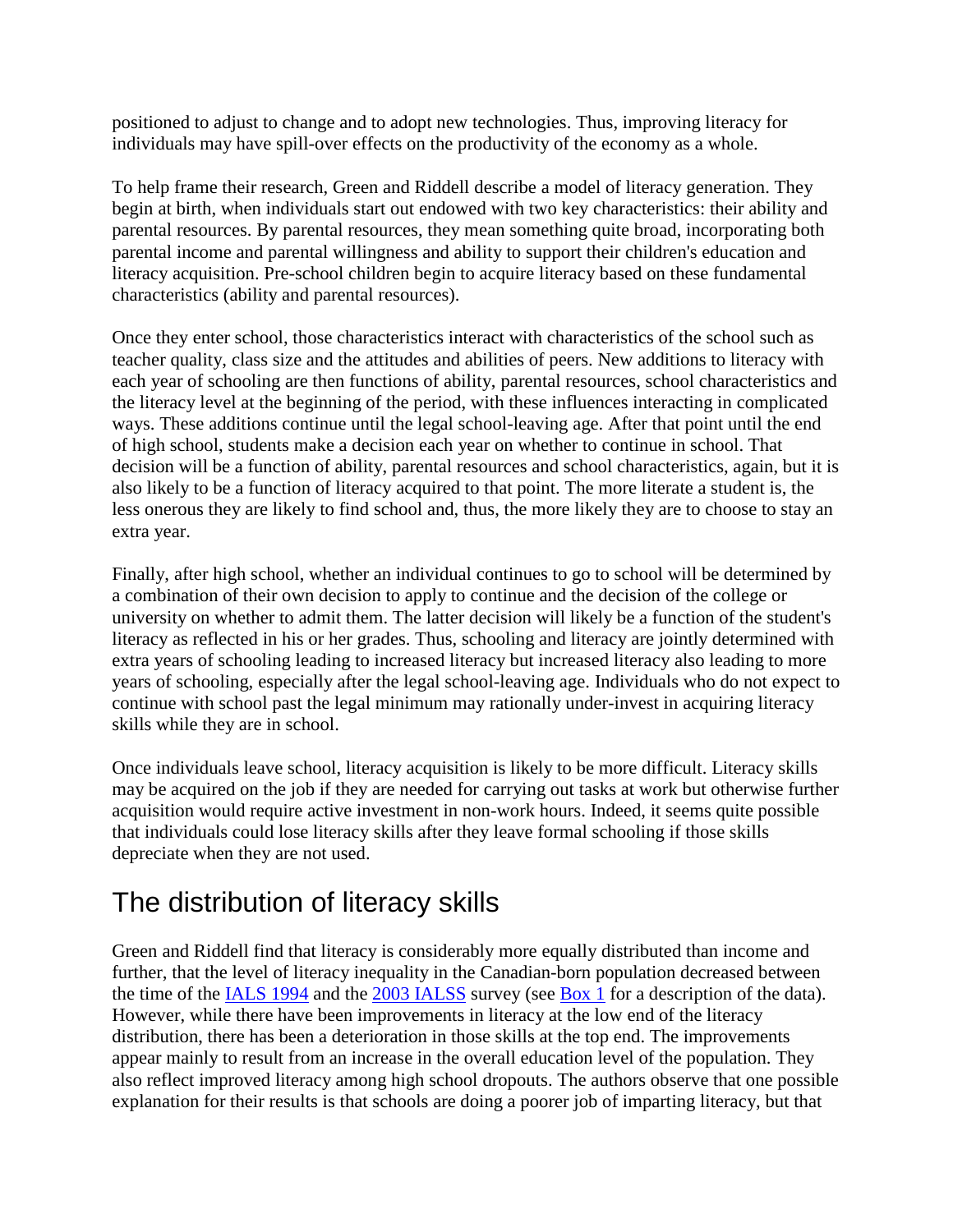<span id="page-2-0"></span>this is counteracted by the fact that successive generations have acquired more years of schooling. Other potential explanations would involve reduced literacy acquisition and/or use outside of school – in the home, in the workplace, and in daily activities.

#### **Box 1: The data**

The [International Adult Literacy Survey \(IALS 1994\)](http://www.statcan.gc.ca/cgi-bin/imdb/p2SV.pl?Function=getSurvey&SurvId=4406&SurvVer=0&InstaId=15966&InstaVer=1&SDDS=4406&lang=en&db=imdb&dbg=f&adm=8&dis=2) sample contains observations on 5,660 individuals, while the [International Adult Literacy and Skills Survey \(IALSS 2003\)](http://www.statcan.gc.ca/imdb-bmdi/4406-eng.htm) is considerably larger, at 23,038 individuals. The focus of the research is on literacy generation in the Canadian economy. As a result, anyone born outside of Canada is excluded from both samples in order to focus attention on the Canadian educational system. Information on Aboriginal people was also excluded from this analysis, being reserved for a separate report. The surveys include individuals over age 16; students are excluded from the analysis reported here, since the focus is on the effect of completed schooling and what happens to literacy afterwards.

The declines in literacy levels at the top end of the distribution are especially evident among high school graduates, university graduates and graduates of non-university postsecondary education institutions. In fact, the research finds that successive birth cohorts have had poorer literacy outcomes at the top of the distribution. Green and Riddell suggest that this may point to an education system that is doing better for those at the low end but a poorer job of generating literacy for those at the top.

There is a general tendency for literacy skills to decrease with age. But, this effect differs for individuals with different levels of schooling. For individuals with a high school education or less, there was no ageing effect for those at the lowest literacy level, suggesting there is little loss with age of very basic literacy skills. For the university educated, the declines with age are evident across all literacy levels.

Parental education is strongly related to literacy, but in an interesting way: having parents who were high school dropouts had a strong negative impact on literacy but there was almost no contribution from parental education above high school graduation.

## Post-school, work-related literacy acquisition

Green and Riddell also investigate a "use it or lose it" model of literacy, asking whether individuals who use literacy skills on their jobs maintain higher literacy levels. In the 2003 IALSS, the literacy-use-at-work questions asked about the frequency of performing reading, writing and mathematical tasks. For reading, questions were asked about five tasks. There were also questions on five writing tasks and five math tasks. For their analysis, Green and Riddell constructed measures indicating whether an individual responded that he or she performed four or five of the reading-related tasks at least once a week; similar measures were constructed for the writing and math tasks. Similarly, measures were constructed to indicate whether an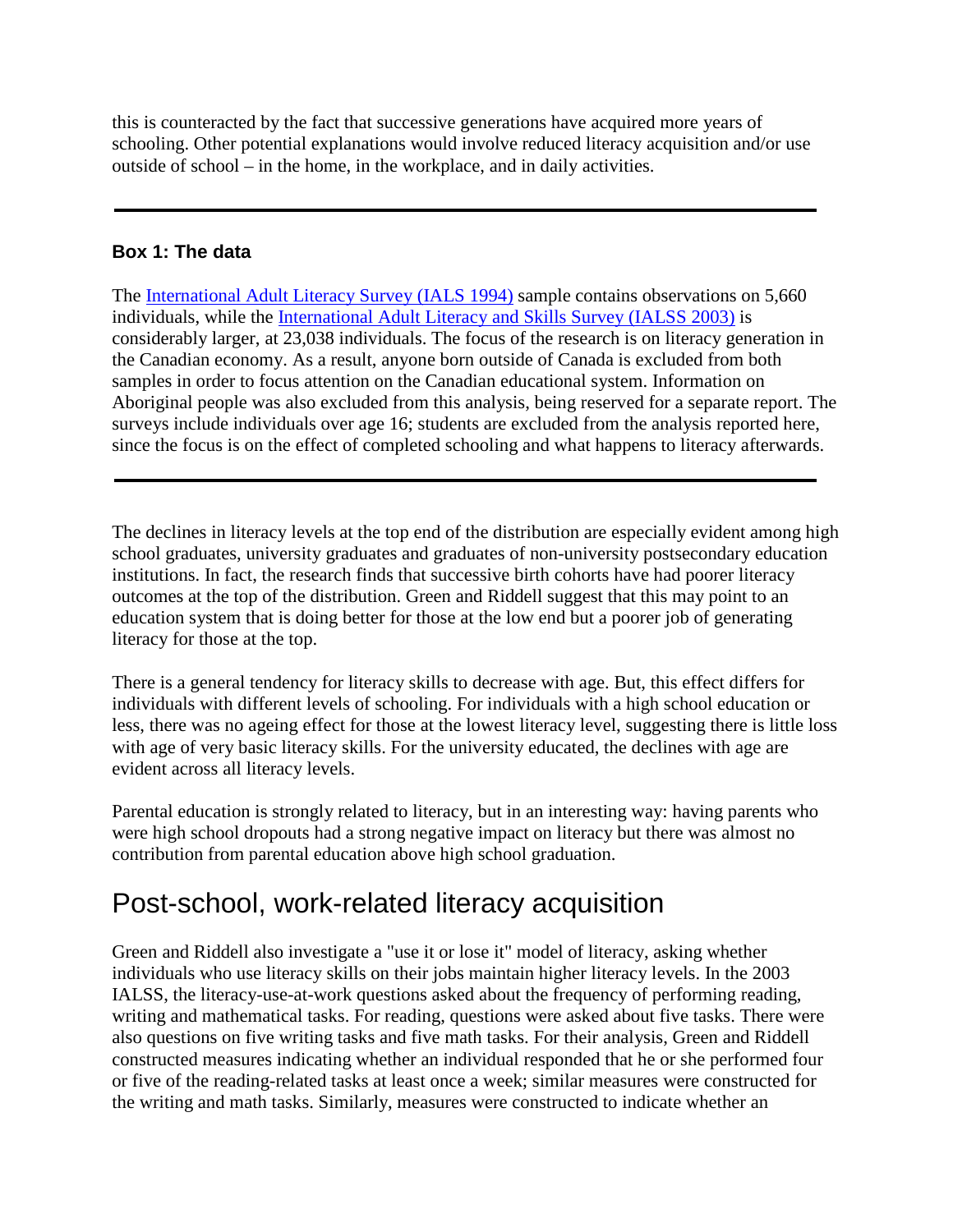<span id="page-3-0"></span>individual performed one to three of the tasks at least once a week for each of reading, writing and math and whether an individual reported performing all of the tasks only rarely.

The literacy-at-work variables indicated that those who used literacy intensively at work (who report performing four or more literacy tasks in a group at least once a week) had higher literacy. Performance of reading tasks and of writing tasks at work were highly correlated. The analysis found that a person who performed four or more reading and four or more writing tasks per week had approximately 3.7% higher literacy on average. At the other end, a person who rarely wrote or read at work had approximately 2% lower average literacy.

The study's authors observe that these effects are large enough to be noteworthy, but that they are not huge. They also note that their findings do not indicate the direction of causality – that is, it may be that more literate individuals are more likely to be employed in high literacy jobs or that high literacy jobs may help individuals maintain their literacy, or some combination of the two.

Math use is not as correlated with reading and writing literacy at work as the latter are with each other - of the people classified as reading rarely at work, only 43% say they also use math rarely. The analysis does not find a positive effect on literacy from using math often at work, but those who use math rarely have over 3% lower literacy.

Finally, the authors examine the relationship between literacy and occupation. They find that, compared to managers and related occupations, those in the professions, clerical and technical jobs all had similar literacy levels. Interestingly, so did skilled agricultural workers and craftsmen and trades workers. On the other hand, service workers, machine operators and labourers all had significantly lower literacy levels. Again, these effects are not huge. For example, the difference in average literacy between a manager and a labourer was 5%. This compares to a difference of over 30% between a person with 12 years of education and one with 16 years of education.

Overall, the authors conclude that while there are clear correlations between literacy use at work and average literacy levels, these are not large compared to the impact of years of schooling. They also find that being in a high literacy occupation does not seem to forestall the decline in literacy that comes with increasing age.

# **Conclusion**

The research summarized here adds considerably to our understanding of the complex relationships that exist between schooling, literacy skills, ageing and the labour market. The research points to the important role that schooling plays in literacy acquisition, but only to a certain point. Education has played a particularly important role in raising literacy levels at the bottom end of the literacy distribution. However, there is evidence that recent postsecondary graduates do not achieve the same level of literacy at the upper end of the literacy distribution as did postsecondary graduates of previous generations.